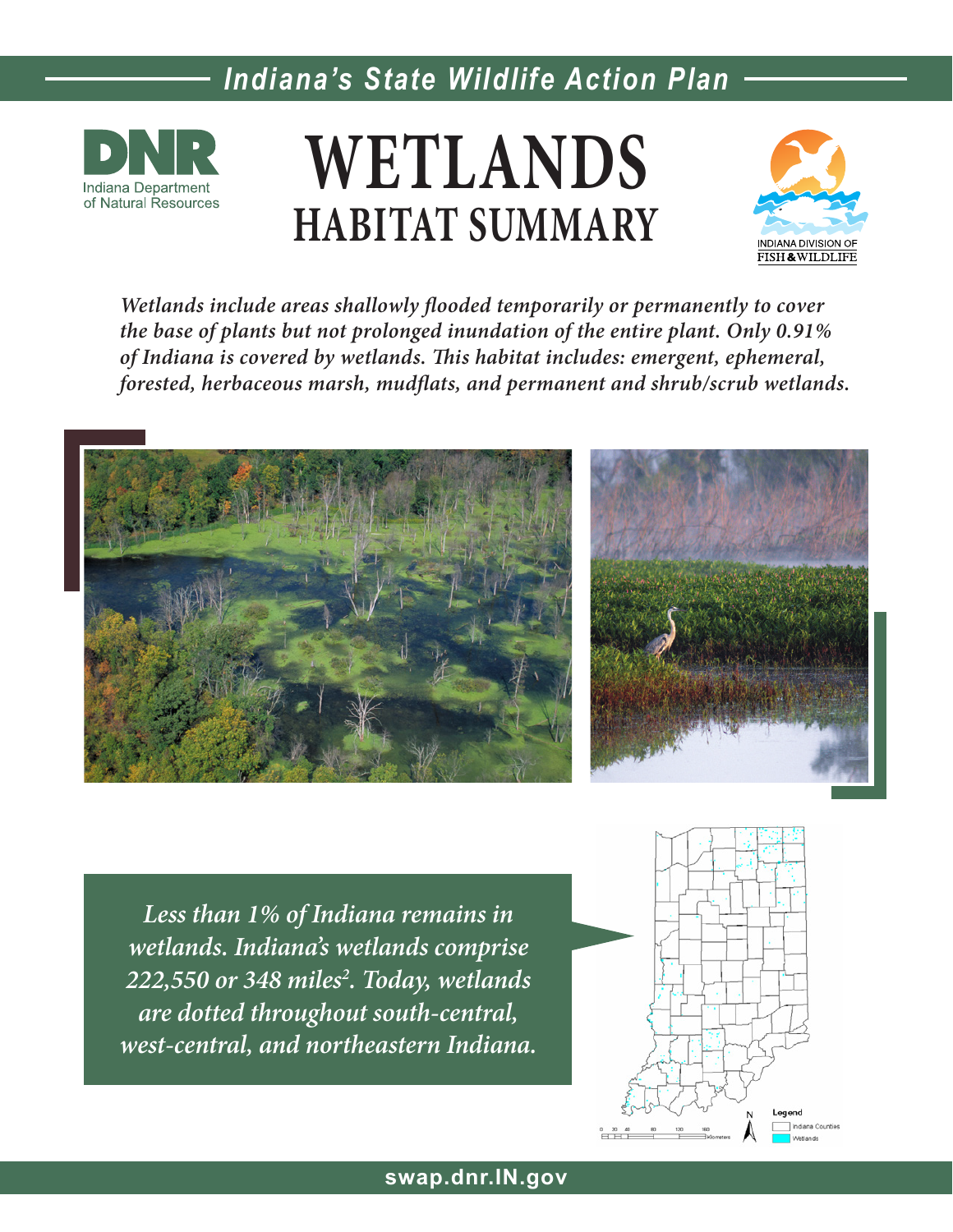**2**

#### Representative Species of Wetlands

The wetlands habitat guild is represented by several species. These representative species "paint a reasonable mental picture" of wetlands

Mallard Red-Winged Blackbird Marbled Salamander Eastern Massasauga Sora Common Yellowthroat Spotted Salamander Least Sandpiper Sedge Wren American Bittern Plains Leopard Frog Willow Flycatcher Muskrat Canada Goose Star-Nosed Mole Spring Peeper Killdeer Great Blue Heron Yellow-Throated Warbler Blanding's Turtle

Green Heron Spotted Turtle Western Chorus Frog Copperbelly Water Snake



Left to right: *Muskrat, Spring Peeper and Great Blue Heron*

### Species of Greatest Conservation Need (SGCN) in Wetlands

SGCN are animal species whose populations are rare, declining or vulnerable.







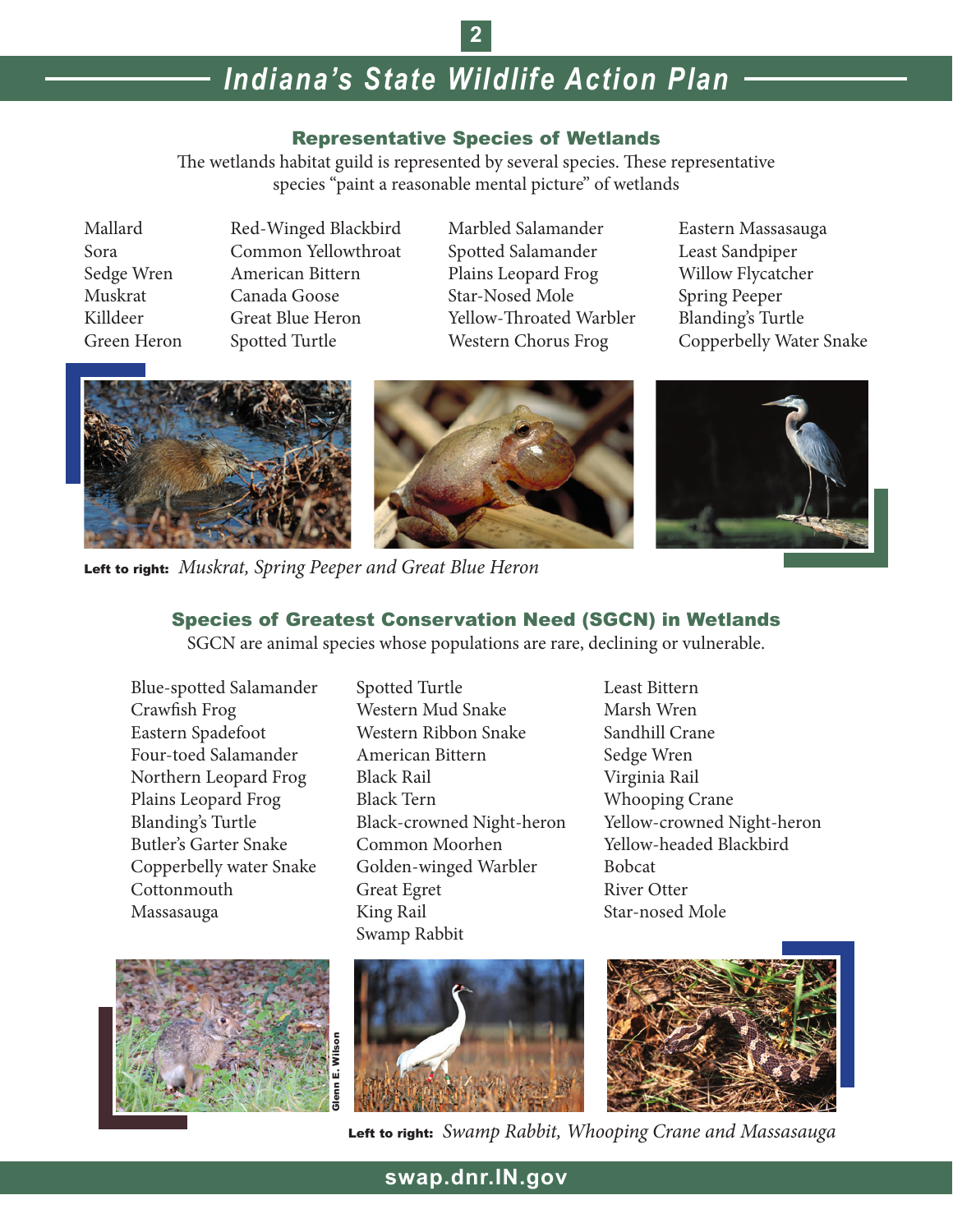## **3**

# *Indiana's State Wildlife Action Plan*

#### Threats to Wetlands

- Habitat degradation
- Habitat fragmentation
- Agricultural/forestry practices
- Commercial or residential development (sprawl)
- Nonpoint source pollution (sedimentation and nutrients)
- Point source pollution (continuing)
- Successional change
- Counterproductive financial incentives or regulations
- Drainage practices (stormwater runoff)
- Invasive/non-native species

#### High Priority Conservation Actions for Wetlands

#### **Habitat protection on public lands**

 • Conserve and manage diverse wetlands on public lands for the benefit of SGCN, including mammals, birds, amphibians and reptiles.

#### **Succession control (fire, mowing)**

 • Manage plant succession using water level manipulation, fire, and other methods to conserve diverse wetlands for the benefit of SGCN, including mammals, birds, amphibians and reptiles.

#### **Cooperative land management agreements (conservation easements)**

• Support the use of cooperative land management agreements to conserve and protect privately owned wetlands for the conservation of wetland SGCN.

#### **Habitat restoration on public lands**

- Restore wetlands on public lands for the benefit of SGCN, including mammals, birds, amphibians and reptiles.
- Create wetland areas for black terns.
- Support the planting of appropriate native plant stocks to accelerate and enhance wetland restorations and to use for demonstration purposes.

#### **Corridor development/protection**

• Promote the development and protection of wetland complexes, including connecting wetland habitats for the benefit of copperbelly water snakes and other SGCN.

#### **Land use planning**

 • Provide technical assistance to land-use planners that promotes the values and benefits of wetlands.

#### **Protection of adjacent buffer zone**

• Promote the protection of adjacent buffer zones around wetlands to protect the wetlands and ameliorate benefits to SGCN.

### **swap.dnr.IN.gov**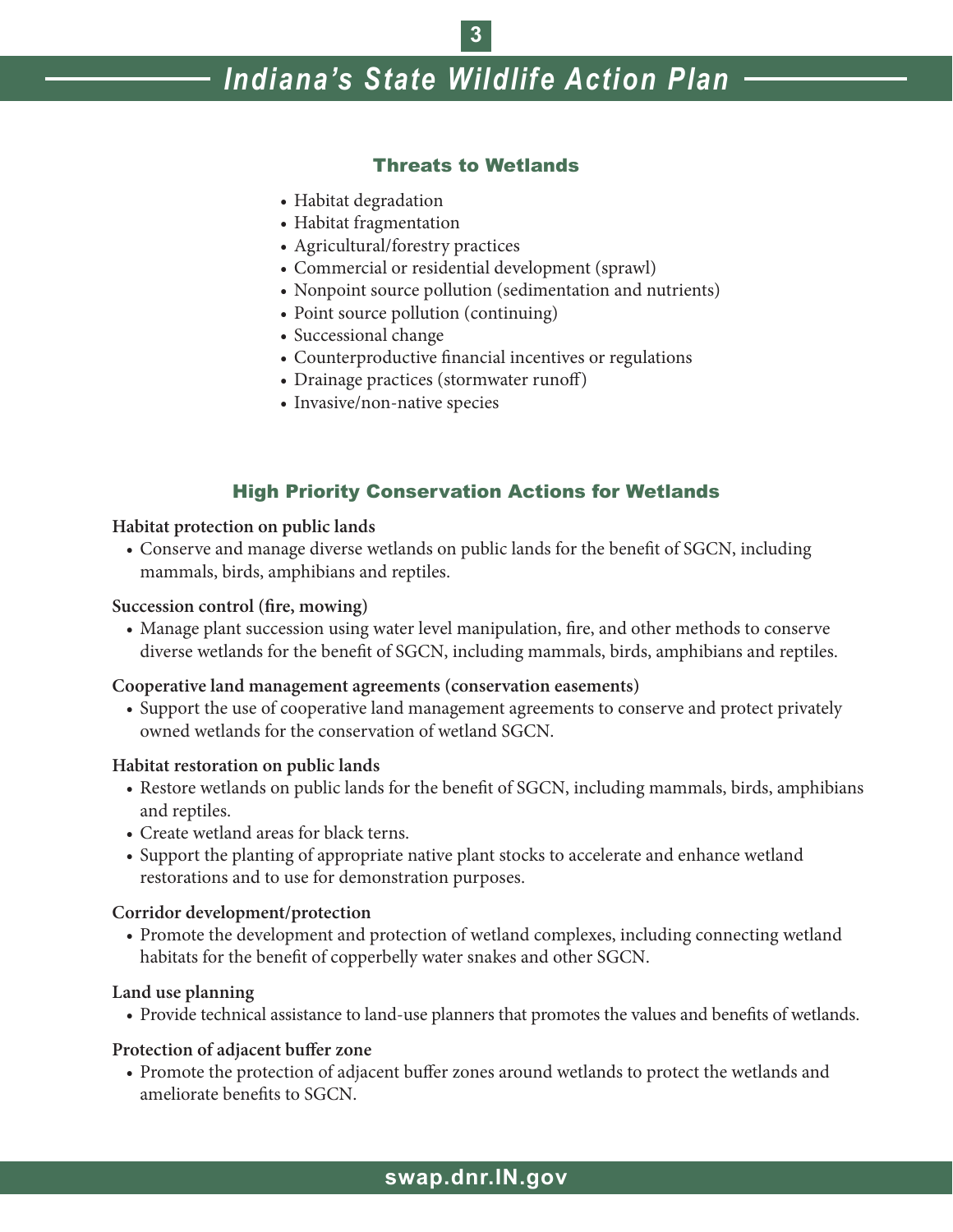**4**

#### **Habitat protection incentives (financial)**

 • Cooperate with programs (Wetland Reserve Program) and organizations (Ducks Unlimited) that provide financial incentives to private landowners to develop and/or protect wetlands.

#### **Artificial habitat creation (artificial reefs, nesting platforms)**

• Provide nesting platforms in appropriate wetlands for black terns.

#### **Habitat restoration through regulation**

 • Provide technical assistance to regulatory programs regarding wetlands beneficial to SCGN for evaluation of projects conducted under state permit or receiving public funds, especially in regarding minimizing adverse impacts or mitigation.

#### **Adaptive Management**

 • Modify survey and monitoring, research and other conservation actions and activities in response to new information to improve habitat conservation efficiency for SGCN.

#### Threats to SGCN in Wetlands

- Habitat loss (breeding range)
- Habitat loss (feeding/foraging areas)
- Dependence on irregular resources (cyclical annual variations) (e.g., food, water, habitat limited due to annual variations in availability)
- Near limits of natural geographic range
- Degradation of movement/migration routes (overwintering habitats, nesting and staging sites)

### High-Priority Conservation Actions for SGCN in Wetlands

#### **Reintroduction (restoration)**

• Determine feasibility of restoring wetland-dependent SGCN such as the swamp rabbit and starnosed mole.

#### **Population management**

- • Determine distribution and relative abundance of rare wetland-dependent wildlife such as the swamp rabbit and star-nosed mole.
- Develop survey and monitoring programs for rare species associated with wetland habitats such as swamp rabbits and star-nosed moles.
- • Investigate the impact of regulated species (e.g., raccoons and coyotes) on populations of Blanding's turtle, spotted turtle, and other wetland-dependent SGCN.

#### **Protection of migration routes**

• Target the restoration, protection and acquisition of wetlands to provide for the needs of migrating SGCN.

### **swap.dnr.IN.gov**